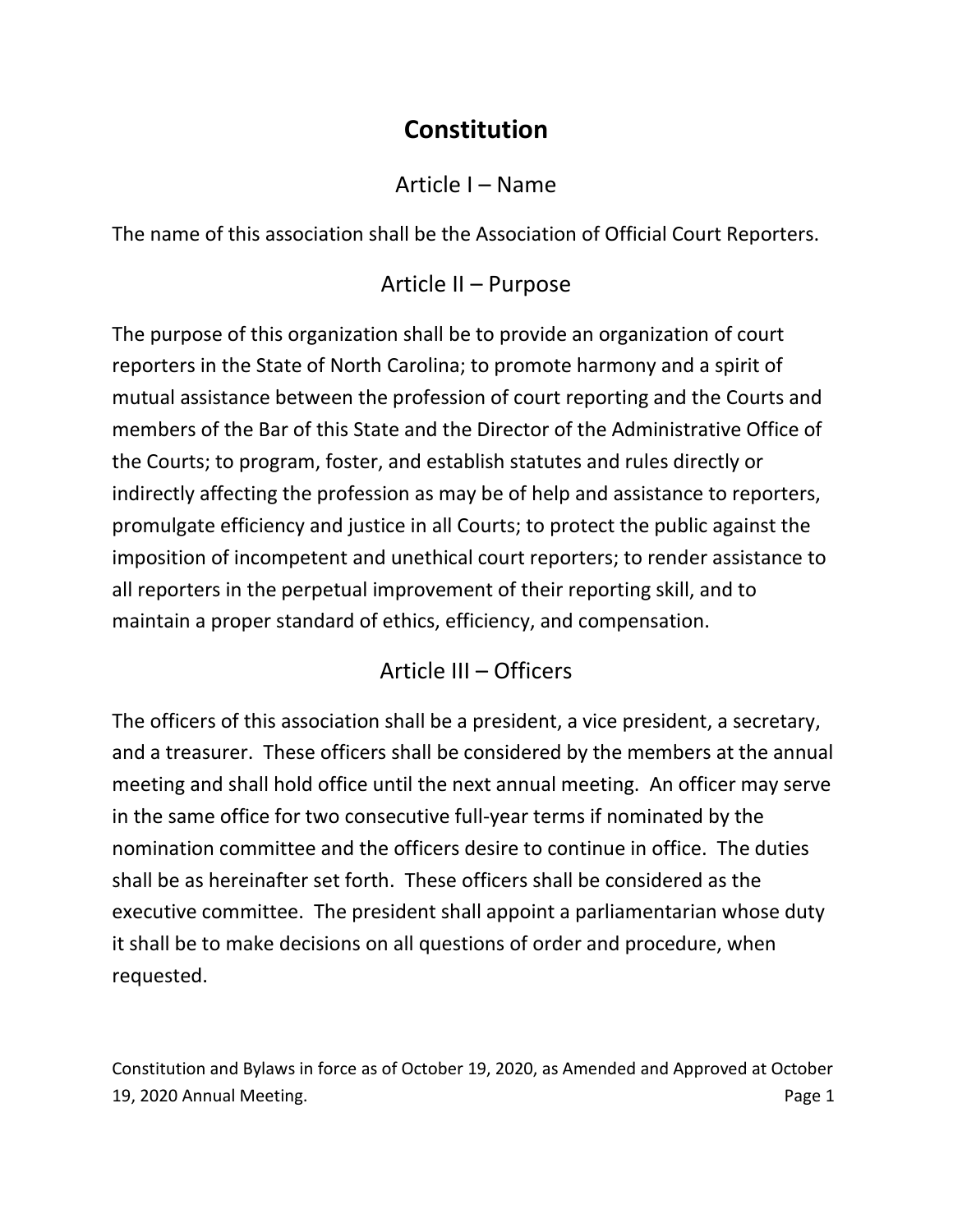#### Article IV – Directors

There shall be an area director elected by the membership from each of the five judicial divisions of the State. They shall be elected in the same manner as the officers. The Directors and officers shall comprise the Board of Directors. Directors shall be elected for a 2-year term and may serve a second 2-year term, if elected.

#### Article V – Board of Directors

The officers and past president of this association shall comprise the Board of Directors. This Board shall meet at least one time from the time of the annual meeting and as many other times during the year as is deemed feasible and advisable by the president or a majority of this executive board for the conducting of business.

#### Article VI – Authority

This association shall be governed by the provisions of the Bylaws to be adopted simultaneously with this Constitution. These Bylaws, the rules of which are contained in "Robert's Rules of Order, Revised," shall govern the association with all cases in which they are applicable and which are not inconsistent with the special rules of the association.

#### Article VII – Amendments

This Constitution shall become effective immediately upon its adoption and may be amended, altered, or repealed at any annual or special meeting of the association, as provided in Article X of the Bylaws.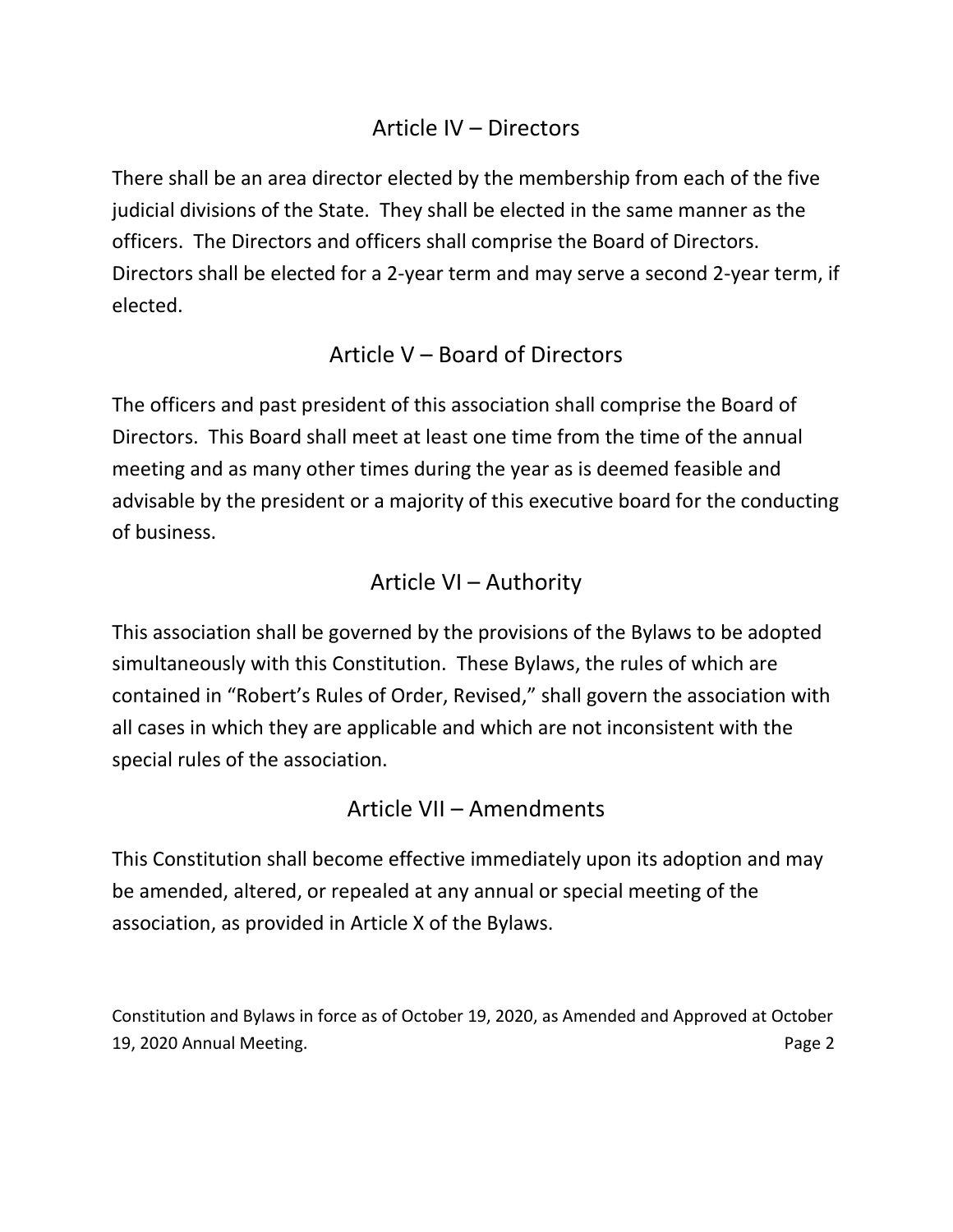# **Bylaws**

### Article I – Membership

Membership shall consist of the following groups of members as delineated by applicable qualifications and with the specified rights and responsibilities:

**Participating/Full:** must be a certified, working Official Court Reporter in NC; full dues; voting rights; may attend all business meetings; may participate in CEU offerings for which NC-AOCR will apply to national associations for credit; may join Facebook page or other social media pages; will be given access to the block files disc with donation to Lobbyist Fund; may avail themselves of resources on the ncaocr.org page (but must agree not to share with those who are not full, participating members or retired members of this association).

**Retiree:** retired from work as an Official Court Reporter; half dues; voting rights; may attend open business meetings; may attend closed business meetings by invitation; may participate in CEU offerings for same fee as regular members for which NC-AOCR will apply to national associations for credit; may join Facebook page or other social media pages; may avail themselves of resources on the ncaocr.org page (but must agree not to share with those who are not full, participating members or retired members of this association).

**Associate:** must be a certified, working reporter in NC or any contiguous state or other (upon approval by board); full dues; no voting rights; may participate in CEU offerings for same fee as regular members; may attend open meetings only.

**Student:** half dues; no voting rights; may attend open meetings; may participate in CEU offerings for same fee as regular members for which NC-AOCR will apply to national associations for credit.

**Honorary:** no dues; no voting rights; may attend meetings only; may participate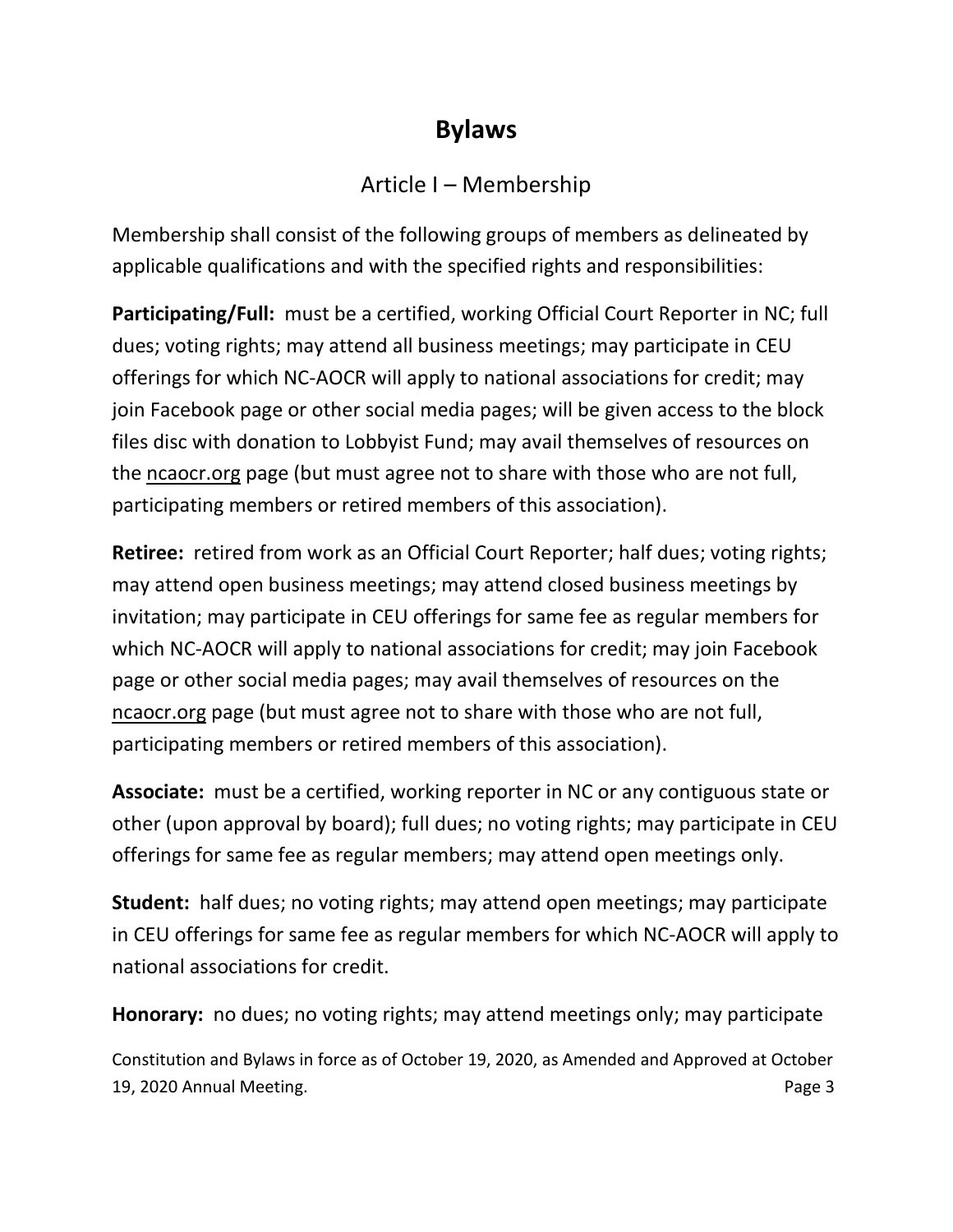in CEU offerings for same fee as regular members for which NC-AOCR will apply to national associations for credit; may join Facebook page or other social media pages; may avail themselves of resources on the ncaocr.org page (but must agree not to share with those who are not full, participating members or retired members of this association).

Section 3. Application for Membership: Any person desiring to become an active member of this association shall make written application in such forms as the executive board may prescribe, accompanied by the dues for the current fiscal year as hereinafter prescribed, such endorsement of at least one member in good standing. The right to accept or reject any application for membership shall rest with the Board of Directors, except that appeal from any decision of the Board of Directors may be made to the membership at the time of the next annual meeting.

Section 4. Charter Members: All official State and Federal court reporters of the State of North Carolina and all reputable and competent reporters of the State of North Carolina who are residents and have been actively engaged in the profession of general reporting for not less than one year next prior to the adoption of the original Bylaws shall become charter members of this association upon paying their annual dues on or before the last day of June, 1995.

# Article II – Officers

Section 1. Elections: All officers shall be elected by a majority vote of those present and entitled to vote and shall hold office until the next annual meeting from the date of their election as provided in Article III of the Constitution.

Section 2. Vacancies: Whenever a vacancy shall occur by death, resignation, or otherwise in an officer of the association, except that of president, the Board of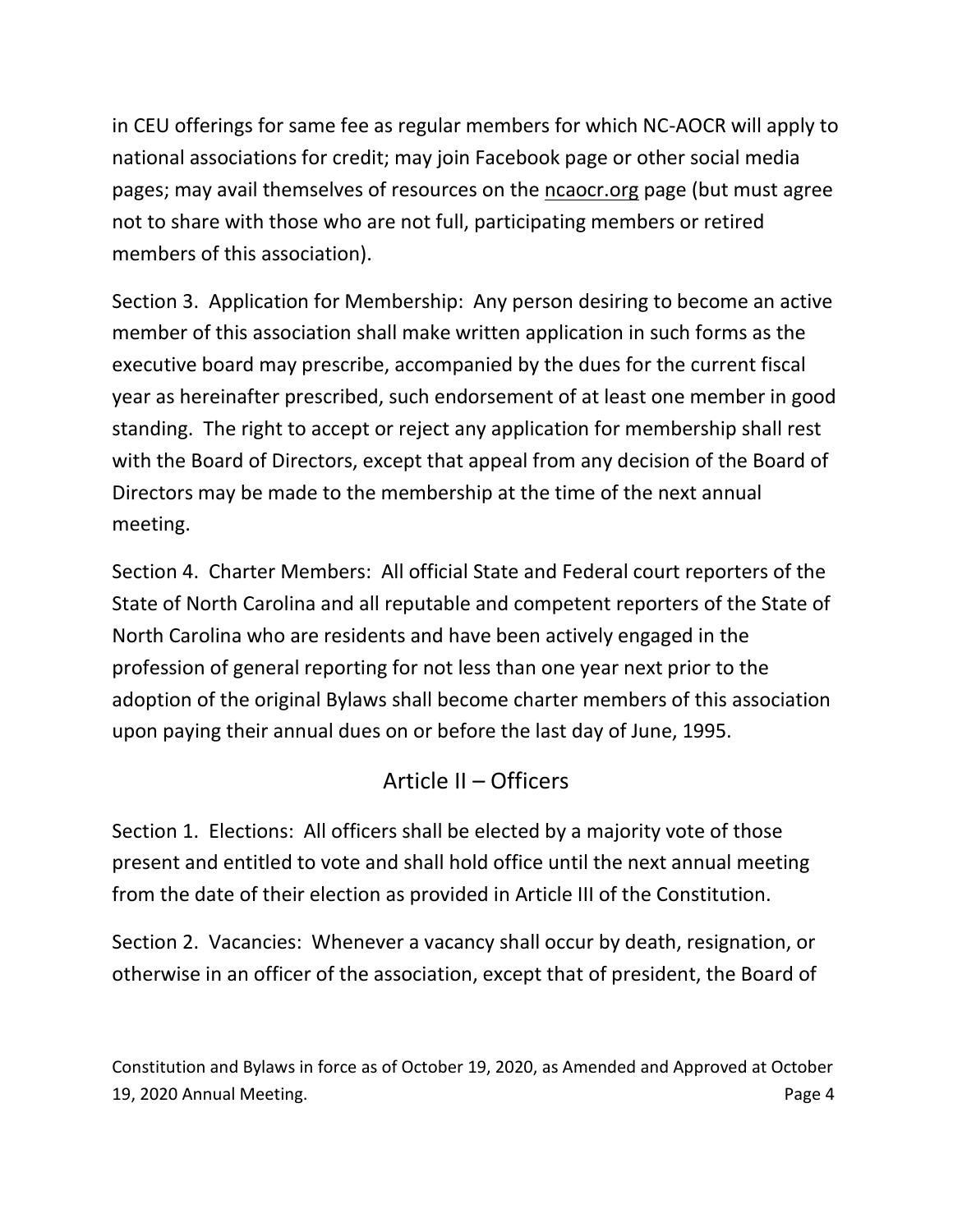Directors shall fill such vacancy by appointment until the next annual meeting.

### Article III – Duties of Officers

Section 1. The President: The president shall preside at all meetings of the association and of the Board of Directors and shall have general supervision over the affairs of the association, subject to the approval of the Board of Directors. The president shall be ex officio member of all committees. He shall appoint all standing and special committees and shall make appointments to fill all authorized in the absence or disability of the treasurer to sign checks on the association account. He shall also perform such other duties as shall be required from time to time by vote of the association or the executive committee.

Section 2. The Vice President: The vice president shall perform the duties of the president in the absence of the president and shall work with the president at all times. In case of death or resignation of the president, the vice president shall become president of the unexpired term. The vice president shall attempt to increase membership, schedule meeting locations, and mail out update information. The vice president shall be the liaison between the Association of Official Court Reporters and the Area Directors.

Section 3. The Secretary: The secretary shall keep a record of the meetings of the association and the executive board; shall keep a current list of the active members; shall conduct such correspondence of the association as may be necessary and shall perform such other and further duties relating to the association as may be fixed by the executive board.

Section 4. The Treasurer: The treasurer shall audit and pay all bills of the association when found correct. All funds received shall be immediately deposited in the proper depository in the name and to the credit of AOCR. The treasurer shall receive the dues from the members of the association and shall

Constitution and Bylaws in force as of October 19, 2020, as Amended and Approved at October 19, 2020 Annual Meeting. Page 5 and the state of the state of the state of the state of the state of the state of the state of the state of the state of the state of the state of the state of the state of the state of the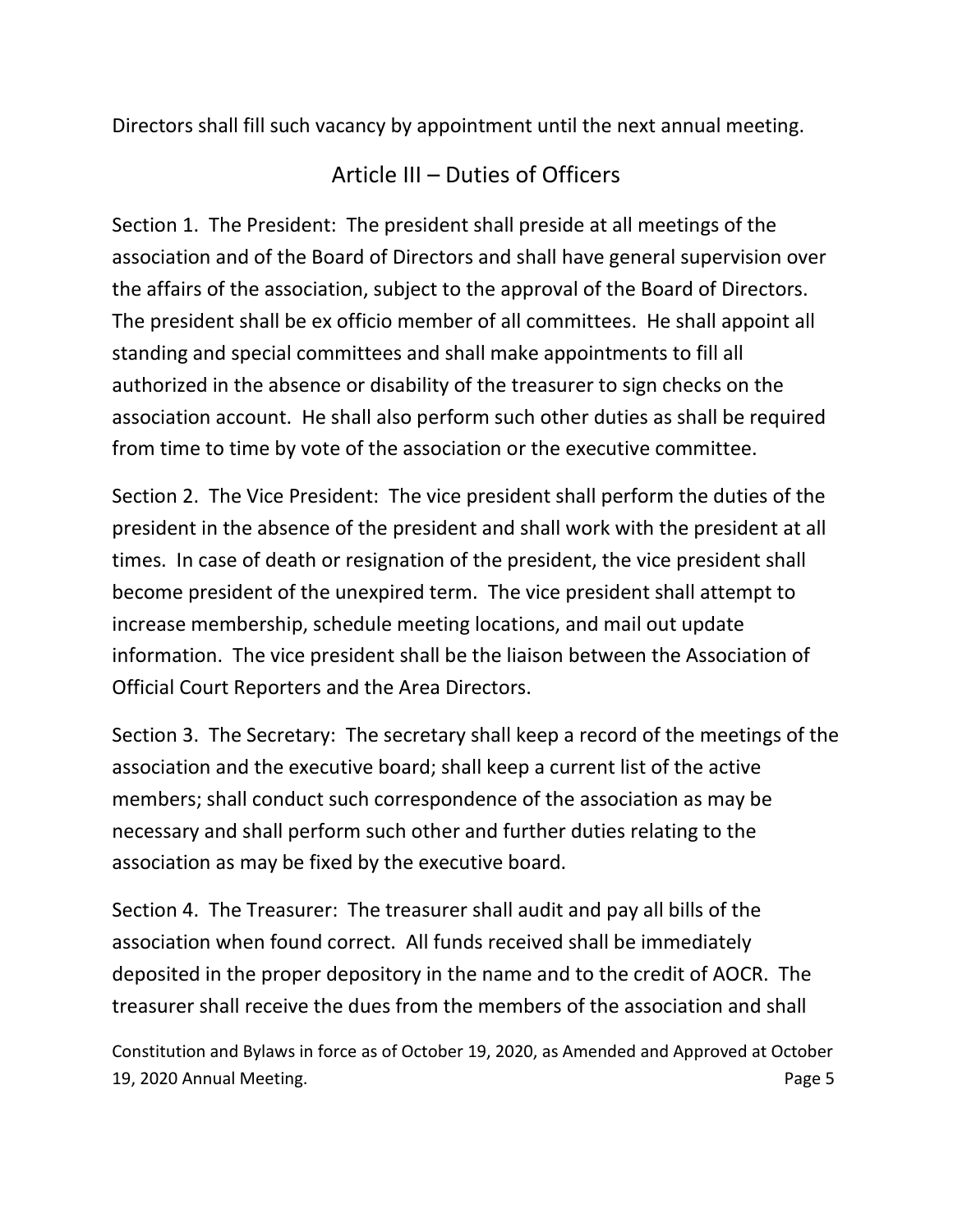write all checks for the association; shall keep an account, which shall at all times be open to the inspection of the general membership. This account shall be audited by the auditing committee, which shall consist of three members in good standing not presently on the Board of Directors appointed by the president at the time of the annual meeting. At the annual meeting, the treasurer shall present a complete report in detail showing the financial condition of the association. The treasurer shall be responsible for maintaining a current membership roster.

#### Article IV – Area Directors

The Area Directors shall serve as voting members of the Board of Directors. The Area Directors shall be a liaison between the membership and the Board of Directors.

#### Article V – Dues, Fiscal Year, Assessments

Section 1. Each active member of the association shall pay as annual dues in an amount recommended by the executive committee and approved by the general membership based on the type of membership delineated in and prescribed by Article I at an annual meeting by at least two-thirds vote of the members present at such meeting, which such dues shall become due and payable to the treasurer the  $1<sup>st</sup>$  day of June, the first day of the fiscal year. When the dues of any member shall have remained unpaid for a period of 30 days after they become due and payable, the treasurer shall cause him to be notified that unless the said dues be paid one month thereafter, his membership shall cease and his name be removed from the roll of active members.

Section 2. The fiscal year of this association shall be from the  $1<sup>st</sup>$  day of June to the  $31<sup>st</sup>$  day of May of the following year.

Section 3. No special assessments shall be levied upon the general membership,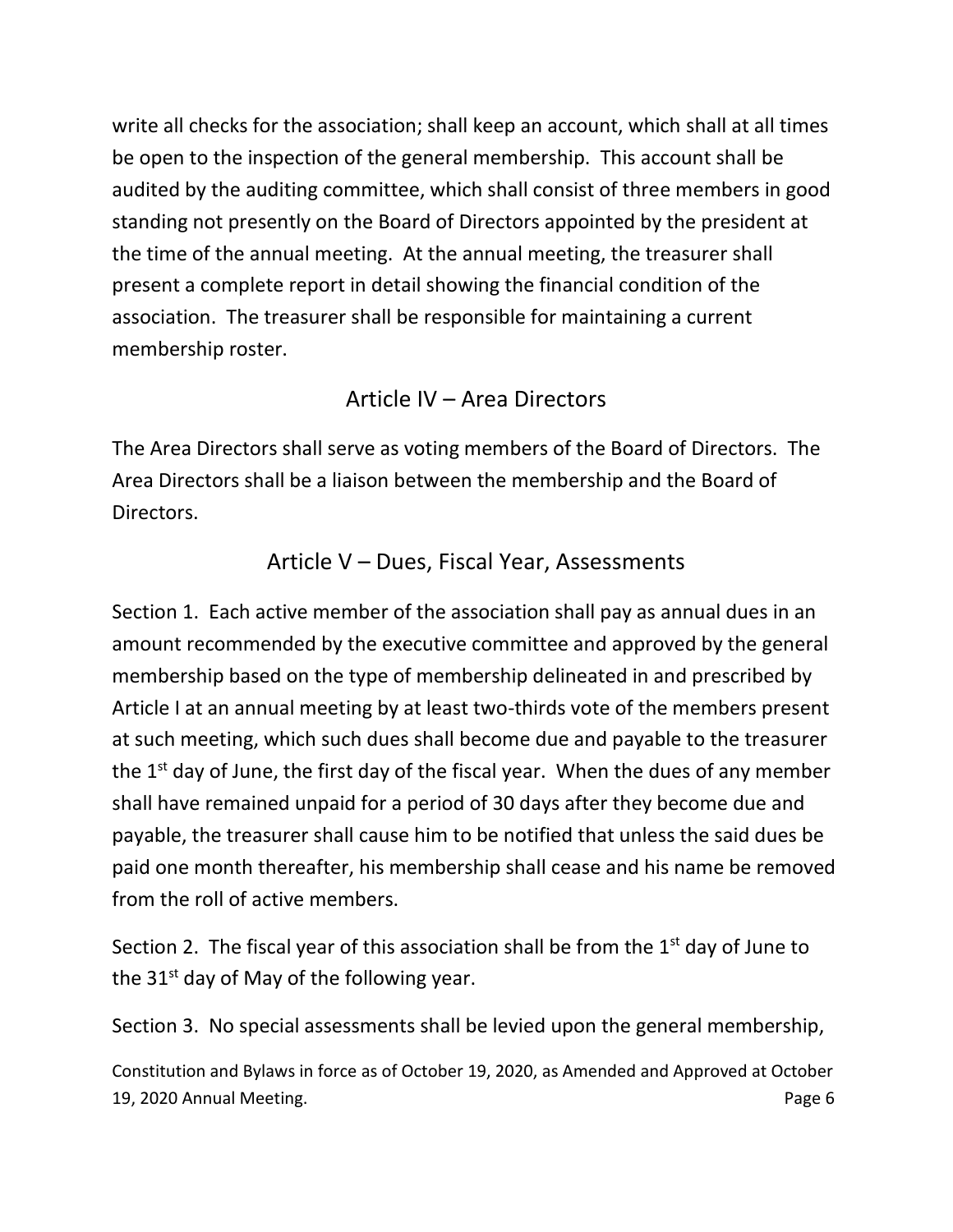except by the general membership itself at an annual meeting by at least a twothirds vote of the members present at such meeting.

# Article VI – Meeting

The annual meeting of the association shall be held at such time and place to be determined by the membership upon the suggestion of the president or at such time and place as set by the general membership at the previous meeting. First notice shall be given to the general membership at least 30 days prior to such annual meeting with subsequent follow-up.

The president is authorized to call emergency meetings.

# Article VII – Nominating Committee

It shall be the duty of the nominating committee, consisting of a chairman and two members, to present a slate of officers and nominees for area directors at the annual meeting. When the committee's report is presented, the president shall also call for nominations from the floor.

# Article VIII – Code of Ethics

Section 1. The Code of Ethics of this Association shall be the same as that adopted by the National Court Reporters Association.

Section 2. Business conduct and ethical considerations. It is the policy of our association, as reflected in these Bylaws, to comply fully with all applicable laws and regulations and to conduct all association activities honestly, legally, and ethically. This policy of compliance includes strict adherence to all State and Federal antitrust laws. It is, therefore, the policy of the association that its members shall not, at any meeting or other activity, engage or participate in any discussions about prices or fees, exclusive dealings or refusals to deal, the

Constitution and Bylaws in force as of October 19, 2020, as Amended and Approved at October 19, 2020 Annual Meeting. Page 7 and 2011 19, 2020 Annual Meeting.